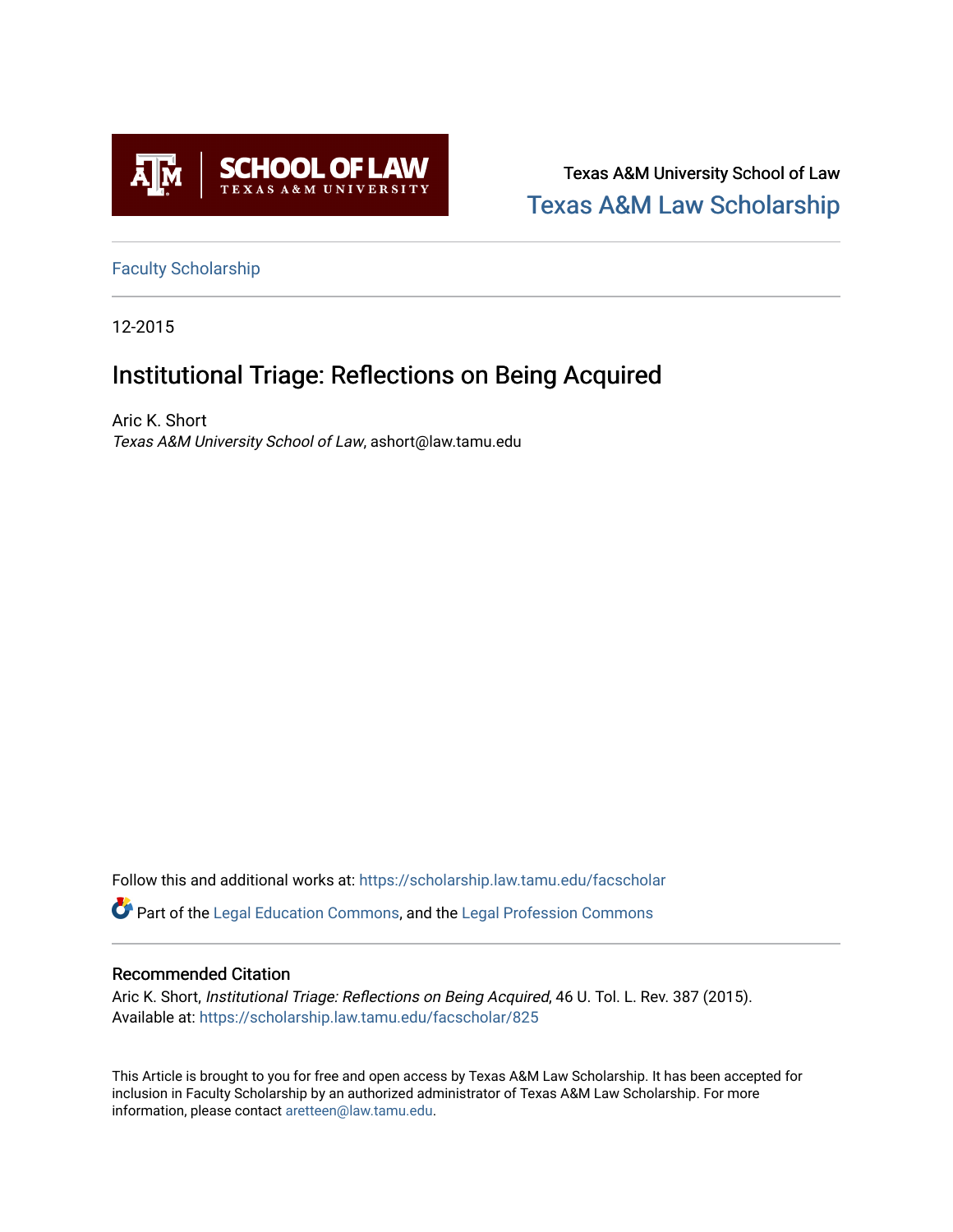# **INSTITUTIONAL** TRIAGE: **REFLECTIONS ON BEING ACQUIRED**

### *Aric K. Short\**

#### **INTRODUCTION**

**O N** June *25,* 2012, I walked into the dean's office' at Texas Wesleyan University School of Law. He and **I** had been summoned **by** our university president<sup>2</sup> to a hastily called meeting to discuss the law school's "academic program." Since **I** helped oversee our academic program as Associate Dean for Academic Affairs at the time, **I** was not particularly looking forward to the meeting. **I** assumed there would be bad news of some sort.

Instead, we were told that Texas Wesleyan University **("TWU")** and Texas A&M University **("TAMU")** were in negotiations that, it was expected, would result in a "strategic partnership" beneficial to both universities. One result of that partnership, we were told, would be that operational control of **TWU** School of Law would be transitioned to **TAMU. I** must have looked as confused as **I** felt at that moment, because the President then leaned forward and with a kind, patient face, said to me, **"If** everything goes as expected, the law school will be acquired by Texas A&M."<sup>3</sup>

**<sup>\*</sup>** Vice Dean, Texas A&M University School of Law. When the proposed acquisition was announced in the summer of 2012, I served as Associate Dean for Academic Affairs at Texas Wesleyan University School of Law. **I** was named Interim Dean of Texas Wesleyan University School of Law on June **1, 2013,** and **I** became Interim Dean of Texas A&M University School of Law on August **13, 2013.** I transitioned to my current position on July **1,** 2014. **1** am grateful for the research support and assistance of Patrick Flanagan. **My** work over the last two years, in particular, would have been impossible without the patience, support, and encouragement of Tanya, Zachary, Piper, and Dylan.

**<sup>1.</sup>** At the time, Frederic White was Dean of Texas Wesleyan University School of Law, a position he held from **2008** through **2013.** He now serves on the faculty at Texas A&M University School of Law. **I** am grateful for his mentoring and guidance, as well as his wisdom during our ownership transition.

<sup>2.</sup> Frederick **G.** Slabach has served as President of Texas Wesleyan University since **2011.** *See About the President,* TEX. **WESLEYAN U.,** https://txwes.edu/info/office-of-the-president/aboutthe-president/ (last visited June **11, 2015).**

**<sup>3.</sup>** President Slabach has called the acquisition a "win-win-win for Texas A&M University, the City of Fort Worth, and Texas Wesleyan University." The sale allows Texas Wesleyan to focus on the success of its other academic programs and revitalization of the neighborhood surrounding its facilities. *See News Story,* **TEX. WESLEYAN U.** (Aug. 21, **2013),** https://txwes.edu/news-andevents/all-news/texas-sized-reputation/texas-wesleyan-school-of-law-transitions-to-texas-am/#.VN1 9jWTF8ow. Texas A&M University saw the acquisition of the law school as an important part of its strategy to become one of the nation's top **10** public universities. *See New Era for Law School,*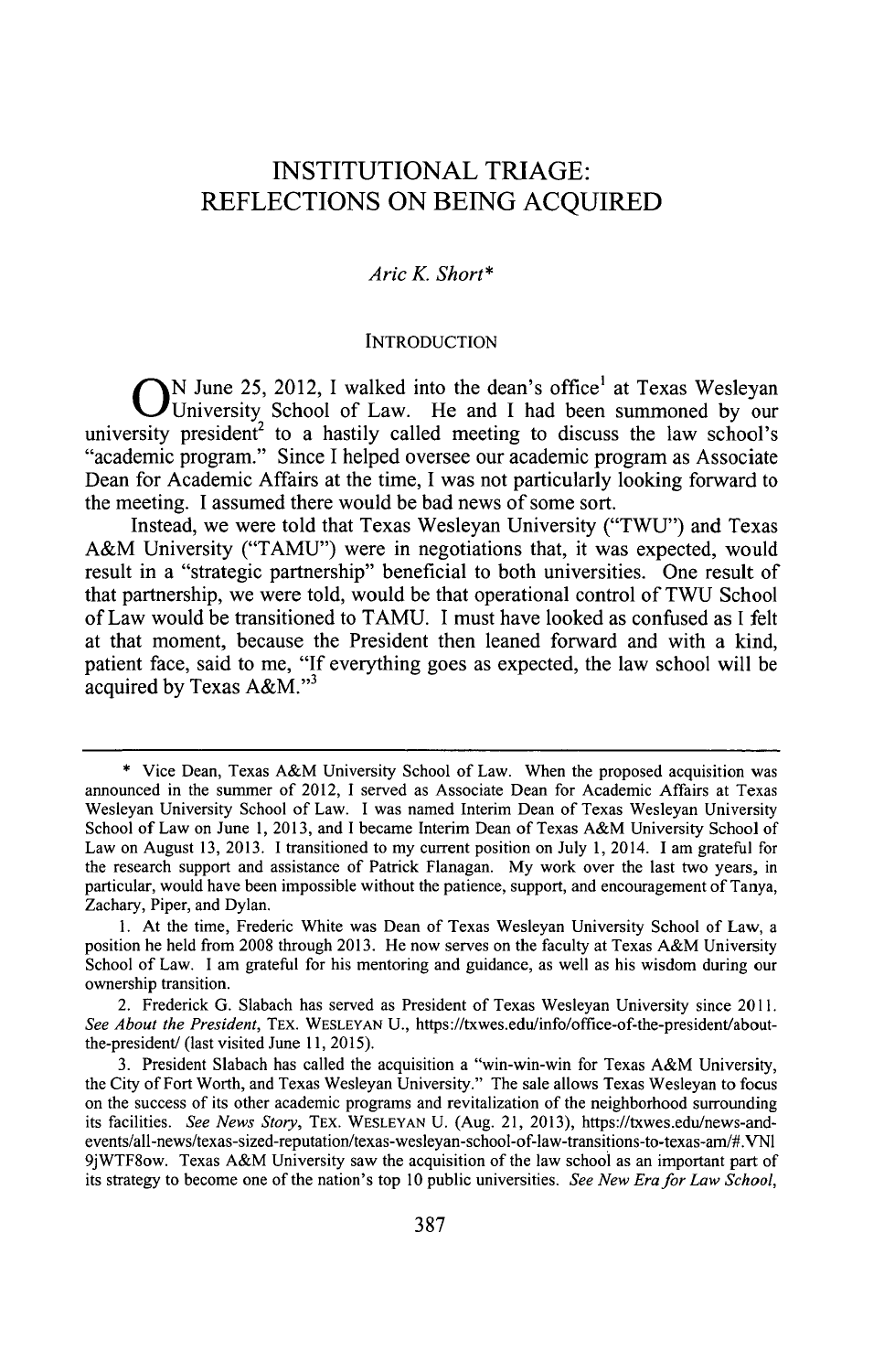The following two years at the law school were extraordinary. We spent **2012-2013** building relationships with **TAMU** and laying the foundation for our transition, all the while continuing our existing programs for *750* students. On August **13, 2013,** approximately one year after we were told about the negotiations, the acquisition was complete, and we began operations as Texas A&M University School of Law. The following academic year, 2013-2014, involved navigating countless changes and adjustments across the entire range of our operations.<sup>4</sup> One thing we did not have during the last two years was the luxury of reflection and careful planning. Instead, our work was triage. Certain tasks had to be completed so we could survive and operate as **TAMU** School of Law from day one. Others could wait, at least a short while.

In Part **I** of this Essay, **I** provide a brief summary of the past two years at TWU-TAMU School of Law for background and context.<sup>5</sup> In Part II, I provide a few reflections based on my experience in the leadership team that helped navigate our school through this significant transition. These are things **I** wish **I** had known two years ago. Perhaps law school administrators at schools facing similar institutional triage in the future will find them useful.

Given the news from law schools across the country, it seems clear that other institutional changes are brewing, if not actively underway, as this Essay goes to print. These are difficult times (and, of course, times of opportunity) in legal education. Applications, enrollment, indicators, and revenue are down nationwide, job prospects for many graduates have dwindled,<sup>6</sup> and schools are rethinking and reinventing their educational goals, programs, and operations. As universities and law schools grapple with these challenges, major changes will result. Institutions will "right size," merge, or close altogether. The leaders of those schools will face difficult decisions, some of which will have to be made on short notice with little time to thoroughly plan and evaluate options.

This is not a "how-to" essay. From an administrative perspective, **I** think we did a number of things right and well during our last two years. But, as is usually the case in life, we could have done many things better. And we certainly made at least a few mistakes. To the extent there is value in these reflections, it may lie primarily in what we could have done more effectively or efficiently.

TEX. **WESLEYAN U.** (Aug. 21, **2013),** http://law.tamu.edu/LawSchoolNews/2014NewsRelease Archives/NewErafortheLawSchool.aspx.

<sup>4.</sup> Our faculty and staff deserve special acknowledgement. In the face of enormous uncertainty, they stepped up with significant additional service to the law school as we changed ownership. There are too many people to recognize all of them **by** name, but professors Huyen Pham and Terri Helge were instrumental in helping draft new implementing rules critical to our transition during the two years **I** discuss in this Essay. **Of** course, the transition continues, and many others are pulling a heavier oar as our operations evolve.

*<sup>5.</sup>* Our transition and related issues were discussed in a prior essay in the Texas Bar Journal. *See generally* Aric K. Short, *New Beginnings,* **77** TEX. **B.J. 233** (2014).

*<sup>6.</sup> See* Peter Schworm, *Waning Ranks at Law Schools,* Bos. **GLOBE,** July *6,* 2014, at **Al,** *available at* http://www.bostonglobe.com/metro/2014/07/05/law-school-enrollment-fails-reboundafter-recession-local-colleges-make-cuts/fR7dYqwBsrOeXPbS9ibqtN/story.html#.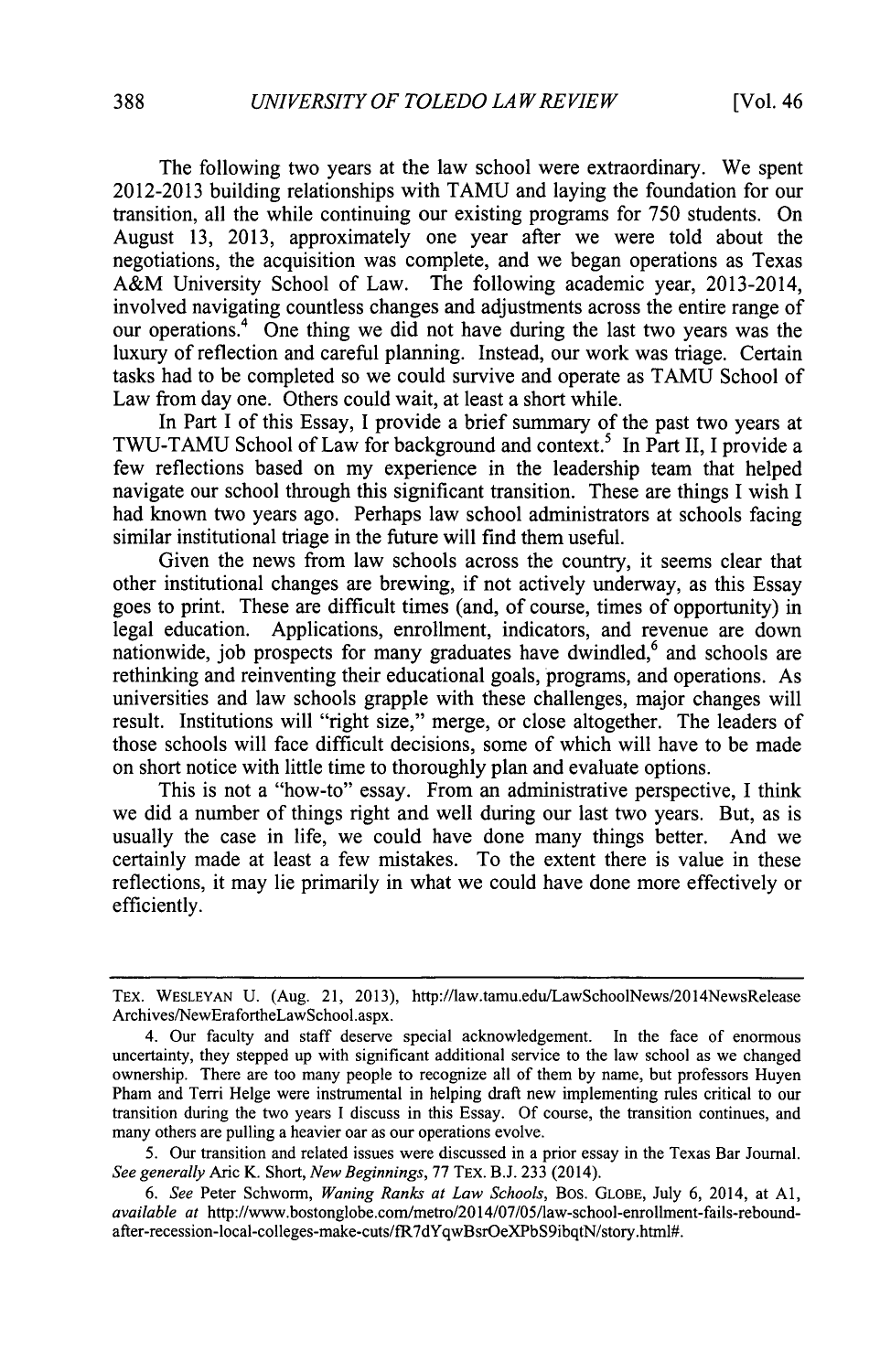As challenging as these past two years have been for our law school, we are now a stronger institution. We operated as a part of **TWU** from **19927** through **2013.** During that time, we gained full American Bar Association **("ABA")** accreditation (1994), were granted membership in the Association of American Law Schools (2012), achieved a strong regional reputation for producing welltrained and skilled graduates, and attracted a talented faculty with diverse scholarly and teaching interests. With our transition to **TAMU,** the future looks even brighter for our institution. Financial support for the law school has increased; we are carefully developing a number of new academic initiatives, including collaborations between the law school and other academic colleges at **TAMU;** our 1L indicators have improved; and we are actively hiring new **full**time faculty members to add depth and breadth to our program. We are grateful to have emerged from the uncertainty and anxiety of the last two years, ready to face the future.

#### **I.** OVERVIEW OF **AN** INSTITUTIONAL ACQUISITION

After the merger discussions between TWU and **TAMU** went public in the summer of 2012, most of our administrative focus at the law school shifted to various tasks preparing for our possible transition. Senior staff of TWU, **TAMU,** and the law school first identified the regulatory and accreditation hurdles that had to be crossed, and we divided responsibilities and established timetables for completing all of that work.

In December of 2012, after reviewing application materials submitted **by TAMU,** the Texas Higher Education Coordinating Board ("THECB") granted authority to **TAMU** to offer a Juris Doctor degree. In addition, both **TWU** and TAMU sought approval for the transition in ownership from their regional accrediting agency, the Southern Association of Colleges and Schools Commission on College **("SACSCOC").** That approval was granted in the summer of **2013.** Law school staff worked hard to compile data and draft narratives to support these submissions. While approvals from the THECB and the **SACSCOC** were necessary for the transaction to move forward, the most significant step in this process, from the law school's perspective, was consideration **by** the American Bar Association.

Under **ABA** rules, our potential acquisition constituted a major change in operations, which required acquiescence **by** the Council for the Section on Legal Education and Admissions to the Bar ("the Council"). $\frac{9}{10}$  In addition to

**<sup>7.</sup>** Our law school was founded as Dallas/Fort Worth School of Law in **1989.** *See History,* TEX. A&M **U. SCH.** L., http://Iaw.tamu.edu/DeeJ.KellyLawLibrary/AbouttheLawLibrary/ History.aspx (last visited June **11, 2015).**

*<sup>8.</sup> See History of the Texas Wesleyan University School ofLaw,* TEX. **WESLEYAN U.,** *available at* https://cms.txwes.edu/media/twu/content-assets/images/tamulmedia-kit/school-of-lawhistory.pdf (last visited June **11, 2015).**

*<sup>9.</sup> See* **ABA STANDARDS & RULES** OF **PROCEDURE** FOR APPROVAL OF LAW **SCHS.** R. 29(a)(1) (2014-2015), *available at* http://www.americanbar.org/groups/legal education/resources/ standards.html. *See also id.* at R. 2(c) (granting the Council authority to "grant or deny applications for acquiescence in a major change").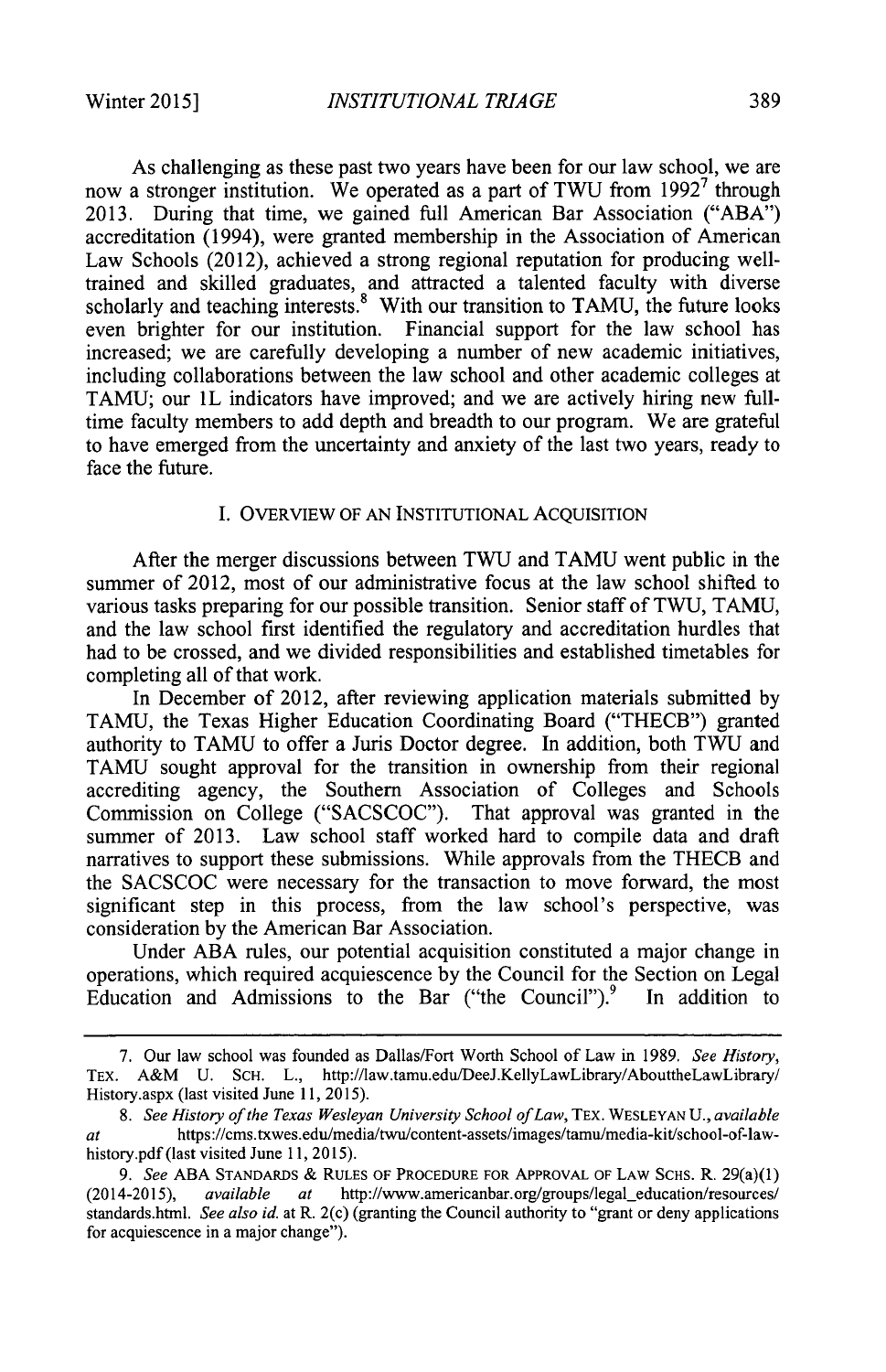acquiescence, we were seeking a determination from the Council that this transition in ownership would not constitute the "closure of an approved law school and the opening of a different law school."<sup>10</sup> Such a finding would allow the **ABA** accreditation held **by TWU** School of Law to transfer to **TAMU** School of Law with our ownership change. In the absence of that finding, **TAMU** and its law school would have been required to pursue the normal multi-year **ABA** accreditation process.

Under the 2011-2012 version of the **ABA** rules, the question of whether a proposed major change would result in the closure of one law school and the opening of a different law school was governed **by** Rule of Procedure **20(b)(2).** Under that rule, the Council analyzed whether there was likely to be a significant change in the law school's **(1)** financial resources, (2) governance, **(3)** overall composition of faculty and staff,  $(4)$  educational program, or  $(5)$  location.<sup>11</sup> If no significant change in these areas was likely, accreditation for the institution would continue through its major change—for us, our change in ownership.<sup>12</sup>

Because this issue was so important, the Rule **20(b)(2)** factors served to focus our initial negotiations with **TAMU.** In particular, financial resources and the employment status of law school faculty and staff were the topic of much discussion in the fall of 2012. After reaching agreement on these and other important issues, we submitted our application to the **ABA** in late 2012.

Donald **J.** Polden, Dean Emeritus and Professor of Law at Santa Clara University School of Law, served as the ABA's fact-finder on our application. He visited the law school in early **2013,** meeting with law school faculty, staff, and students, as well as representatives from both **TWU** and **TAMU.** Following submission of Dean Polden's report and a response from **TWU** and **TAMU,** our application was on track to be considered **by** the **ABA** in the summer of **2013.**

That summer was particularly challenging at the law school. We had worked very hard to lay the groundwork for our expected transition sometime late in the summer of **2013.** But, because we knew the deal might not be consummated, we also had to make sure we were ready to welcome an entering class at **TWU** School of Law. Juggling these different balls was hard for all of our staff and faculty, particularly given the uncertainty about whether and when ownership would transfer.

In June of **2013,** representatives from **TWU, TAMU,** and the law school met with the Accreditation Committee of the ABA's Section of Legal Education and Admissions to the Bar. Following a positive recommendation from that committee, we appeared before the Council on August **9, 2013.** Later that day, as we prepared to return home, we received word that the Council had voted to acquiesce in the sale and had determined that our existing accreditation would transfer with our ownership.

*<sup>10.</sup> See id.* R. **20(b)(1).**

**<sup>11.</sup> ABA** standards provide no guidance on how these factors are to be weighted.

*<sup>12.</sup> See* **ABA STANDAR5S** *&* **RULES OF PROCEDURE FOR APPROVAL OF LAW** SCHS. R. **20(b)(1)-** (2) (2011-2012), *available at* http://www.americanbar.org/groups/legal-education/resources/ standards.html (select "Standards Archives" hyperlink, then scroll to indicated year).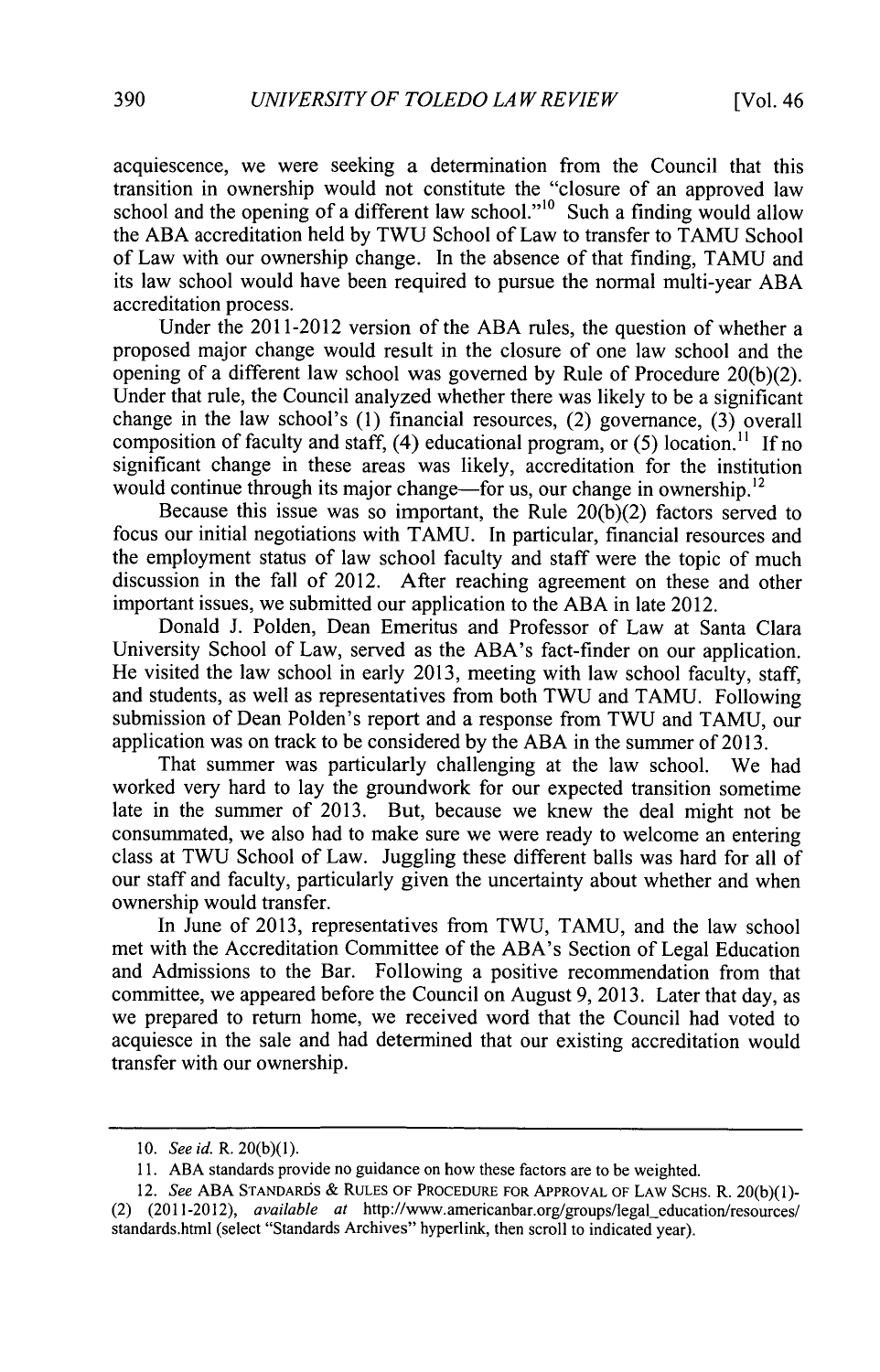Over the next two days, officials at **TAMU** worked with the **U.S.** Department of Education to ensure that federal financial aid funds would be available to our law students in Fort Worth. And, on August 12, **2013,** the two universities signed closing documents that transferred ownership and operational control of the law school to **TAMU.**

One day later, **250** 1L students streamed through our doors for orientation, and the new academic year began. In addition to operating our **full** law school program for **750** students spread across day and evening divisions, we spent considerable time, often frantically, behind the scenes working to integrate into **TAMU.**

Nearly everything was new—or at least we had to adjust to new rules, policies, sensitivities, and concerns. The range of diverse and difficult issues we faced was seemingly endless: transferring existing external contracts into the new name of the law school; ensuring that all academic records could be accessed and updated **by** law school staff and be viewable in an accurate form **by** students; working with **TAMU** information technology staff to review our technology needs and schedule necessary upgrades and installations; working through various issues associated with graduates from **TWU** School of Law, who remain an important part of our institution; identifying what holes, overlaps, and inconsistencies existed in our academic standards and student rules when compared to those of **TAMU;** navigating myriad budgetary issues, particularly many new ones associated with becoming part of a public university (but not yet eligible for state funding); integrating into university-wide communications efforts; establishing approaches to annual and major gift fundraising that were consistent with broader university practices and those of other **TAMU** colleges; and marketing both our existing operations and planned future development across a range of audiences.

During the course of the 2013-2014 academic year, all of that work—and much more-was undertaken **by** a dedicated and extremely hardworking staff and faculty. We operated with a relatively small number of employees at the law school (around 40 staff helped run all aspects of the law school's operations), and our resources had been stretched thin simply preparing for our change in ownership in August of **2013.** We had essentially no time to meaningfully plan exactly how to implement this change. And so, during our first year as **TAMU** law school, we often addressed issues as they arose, with as much flexibility, patience, and creativity as possible.

#### **II. REFLECTIONS ON BEING** ACQUIRED

#### *A. Appreciate the Psychological Impact of Significant Change*

Because we were focused so much on "doing"—working on employment issues, student data, IT, budgets, etc.—I was taken off guard by the deep emotional reaction that nearly everyone in our community had to nearly all stages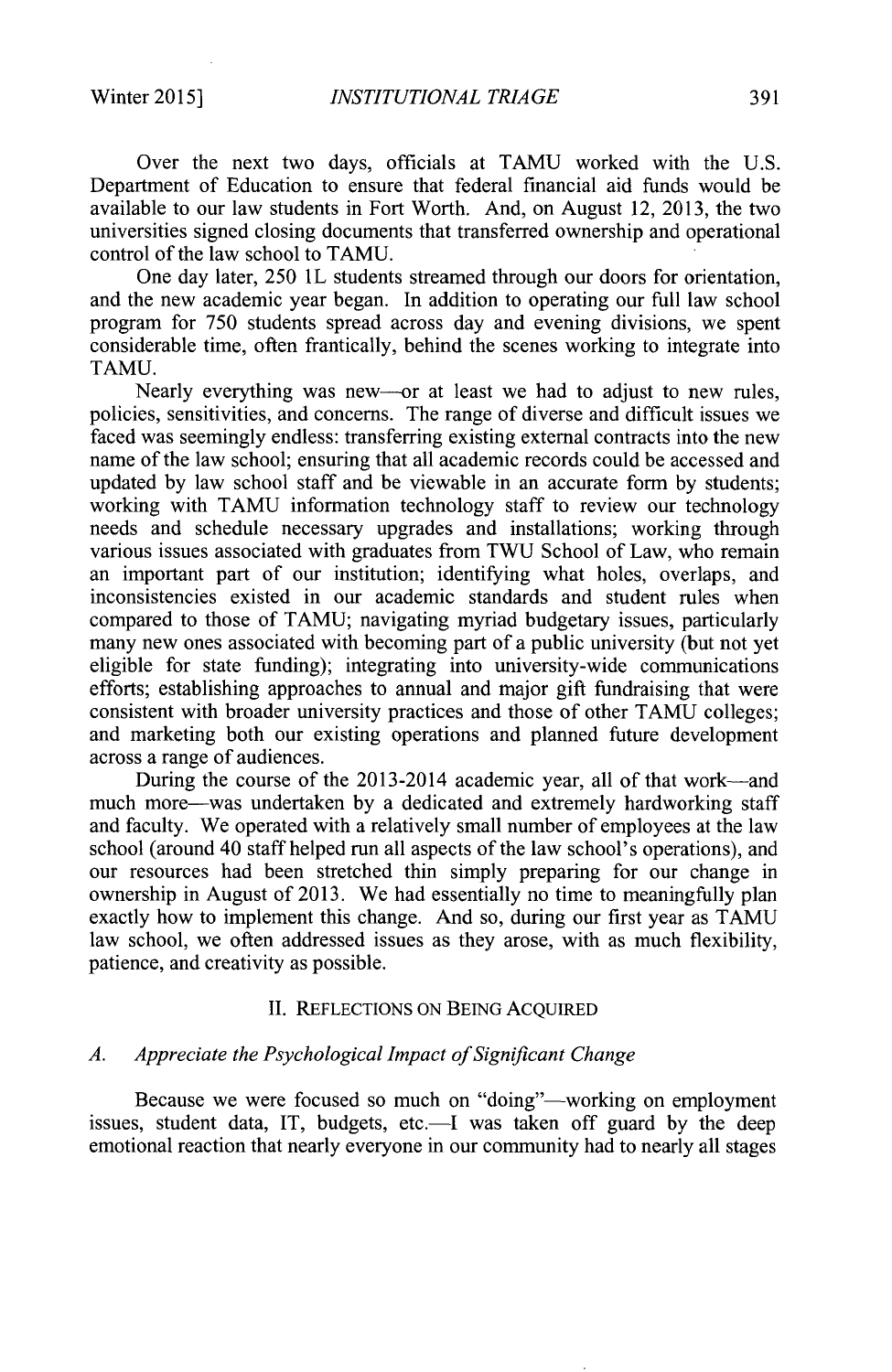of our acquisition. In retrospect, that reaction should not have been a surprise,<sup>13</sup> and once it arose the first time, it was clear we would be facing it again and again. But other than making small changes to process (discussed below), there seemed little we could do about the big-picture psychological impact as we navigated through the middle of the storm.

For the most part, our emotional reactions seemed to follow a rough law school version of Maslow's hierarchy of needs.<sup>14</sup> We first worried about survival: Would all existing faculty be brought over to **TAMU? All** staff? Would there be a culling process based on some unknown criteria?<sup>15</sup> Once basic survival was established, we moved on to other mid-level anxieties: Would titles change? Would compensation be adjusted (downward)? Would tenure clocks be reset or accelerated, or standards modified? Would reporting structures change? Would any of us be required to relocate from Fort Worth to College Station? Thankfully, at least for our psychological well-being, all of these questions were resolved favorably for the law school and our employees.

But then began the next round of worry: What would our identity be going forward, and how would resources be spent in the months and years to come? In a fundamental way, these anxieties tied back to the most primitive concern of survival: not immediate, but long term. We wanted to make sure that future resources would be spent in a way to further whatever vision of the law school we thought was most important: being skills focused, scholarship focused,

**13.** There is a significant body of scholarly research on institutional change, particularly change at educational institutions. *See generally, e.g.,* Melinda **J.** Drowley et al., *Merger in Higher Education: Learning From Experiences,* **67** HIGHER **EDUC.** *Q.* 201 **(2013);** Marie H. Kavanagh Neal M. Ashkanasy, *The Impact of Leadership and Change Management Strategy on Organizational Culture and Individual Acceptance of Change During a Merger,* **<sup>17</sup>**BRIT. **J.** MGMT. **S81 (2006);** William Locke, *Higher Education Mergers: Integrating Organisational Cultures and Developing Appropriate Management Styles,* **61** HIGHER **EDUC.** *Q.* **83 (2007);** Susan Cartwright et al., Are Mergers Always Stressful? Some Evidence From the Higher Education Sector, EUR. J. WORK **& ORGANIZATIONAL** PSYCHOL. *456* **(2007).** Institutional change can create a "threat to old corporate values and organizational lifestyles" and may leave employees in a "state of defensiveness accentuated **by** low levels of trust within the institution and cultural shock." *See* Kavanagh **&** Ashkanasy, *supra,* at **386.**

14. In Maslow's hierarchy, safety motivations are foundational, with concerns about selfesteem, respect from others, and self-actualization following only once survival is assured. *See generally* **A.H.** Maslow, *A Theory ofHuman Motivation, 50* **PSYCHOL. REv. 370** (1943); **ABRAHAM** H. MASLOW, **MOTIVATION AND** PERSONALITY *(1954).* Clearly there is a process employees go through in processing change. One researcher described the stages of this process as including **(1)** disbelief and denial; (2) anger, rage, and resentment; **(3)** emotional bargaining beginning in anger and ending in depression; and (4) acceptance. *See* Philip H. Mirvis, *Negotiations After the Sale: The Roots and Ramifications of Conflict in an Acquisition,* **6 J. ORGANIZATIONAL** BEHAV. *65 (1985);* Kavanagh **&** Ashkanasy, *supra* note **13,** at **S86.**

*15.* This is an entirely normal reaction. *See, e.g.,* Cartwright et al., *supra* note **13,** at 472 (noting that job security is a "significant and continuing source of stress" in a merger context and is "significantly greater at a time when individuals [are] experiencing uncertainty as to whether or not their merger [will] go ahead").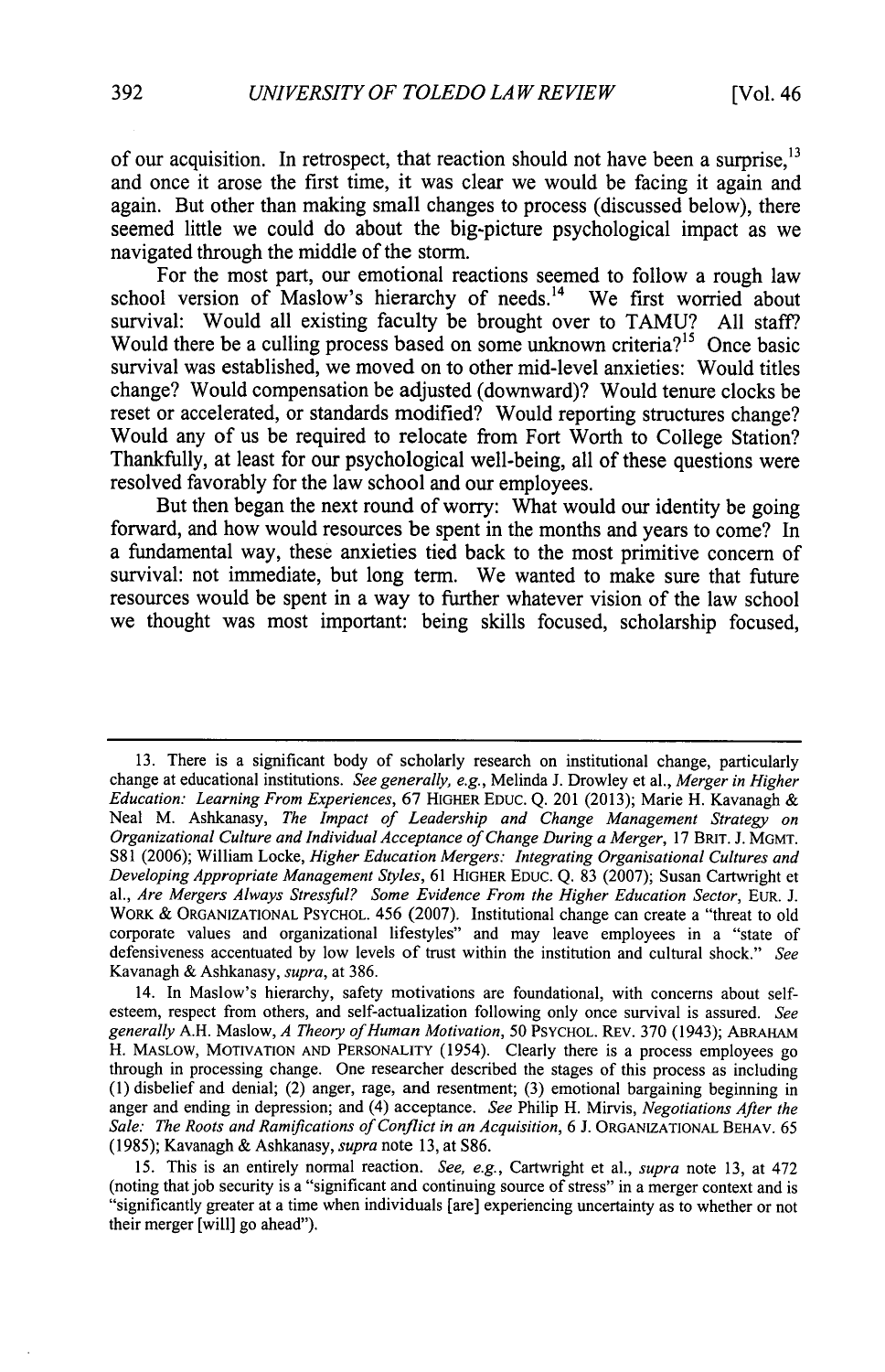rankings focused, jobs focused, or maybe developing some blended focus unique to our school.<sup>16</sup>

Working our way through these various rungs has taken months, and the process is far from complete. And even when questions or issues appeared resolved, at times anxiety persisted. For example, even after we negotiated and announced that all faculty members would be employed **by TAMU** at their existing rank and seniority, some doubted whether that would really be the case. Given the importance of this issue, that reaction is entirely reasonable. But this highlights a larger psychological aspect of our transition over the last two years. From my perspective, our law school community often felt out of control, as if someone else had a master plan for the institution, to which we had not been made privy. Time, open lines of communication, and the development of trust all help ease that very human reaction.<sup>17</sup>

Based on our experiences, **I** would take a couple of different approaches if going through another major institutional change. First, and most importantly, I would bring in a professional. The psychological aspects of change are significant and touch a wide range of operational issues.<sup>18</sup> And law school administrators are not equipped to deal with them most effectively. **A** counselor trained in industrial or organizational psychology could provide university and law school administrators valuable perspective in implementing programs to ease the emotional impact on relevant stakeholders. In my view, such a counselor could add significant value from the earliest days of the major change through its completion.

Second, **I** would try to carve out more time throughout the process for meaningful communication with stakeholders. But this is a complicated issue. On the one hand, faculty and staff anxiety seemed to arise most from the unknown,<sup>19</sup> so efforts aimed at increasing information flow might reduce stress. On the other hand, in the middle of a major change, there is often little definite information to pass along. Negotiations are proceeding, proposals are being evaluated, and details are under consideration. Perhaps more troubling for stakeholders, any particular snapshot of the status of negotiations might be relatively negative. Reporting that information might increase anxiety and mislead stakeholders about where the negotiations are **likely** to end up.

**<sup>16.</sup>** Defining institutional identity during and after a merger is a frequent challenge as organizations struggle to balance "new" and "old." *See, e.g.,* Daan Van Knippenberg et al., *Organizational Identification After a Merger: A Social Identity Perspective,* 41 BRIT. **J. Soc. PSYCHOL. 233,** 234 (2002) (describing a merger as "a formal recategorization of two social groups as one new group").

**<sup>17.</sup>** Anxiety within our community was significantly allayed when the **TAMU** provost visited our staff and faculty in Fort Worth, welcomed us into the institution, and spoke candidly in response to questions.

*<sup>18.</sup> See, e.g.,* Kavanagh **&** Ashkanasy, *supra* note **13,** at **S84** (noting and citing research to support the proposition that organizational change can have wide-ranging emotional impacts on employees, including **"job** insecurity[,] **...** threats to individual self-esteem[,] and wellbeing").

*<sup>19.</sup> See, e.g.,* Cartwright et al., *supra* note **13,** at 458 (explaining and citing research suggesting that a "lack of communication and secrecy" in a merger context can lead to "uncertainty and speculation amongst employees regarding the leadership and stability of the organization").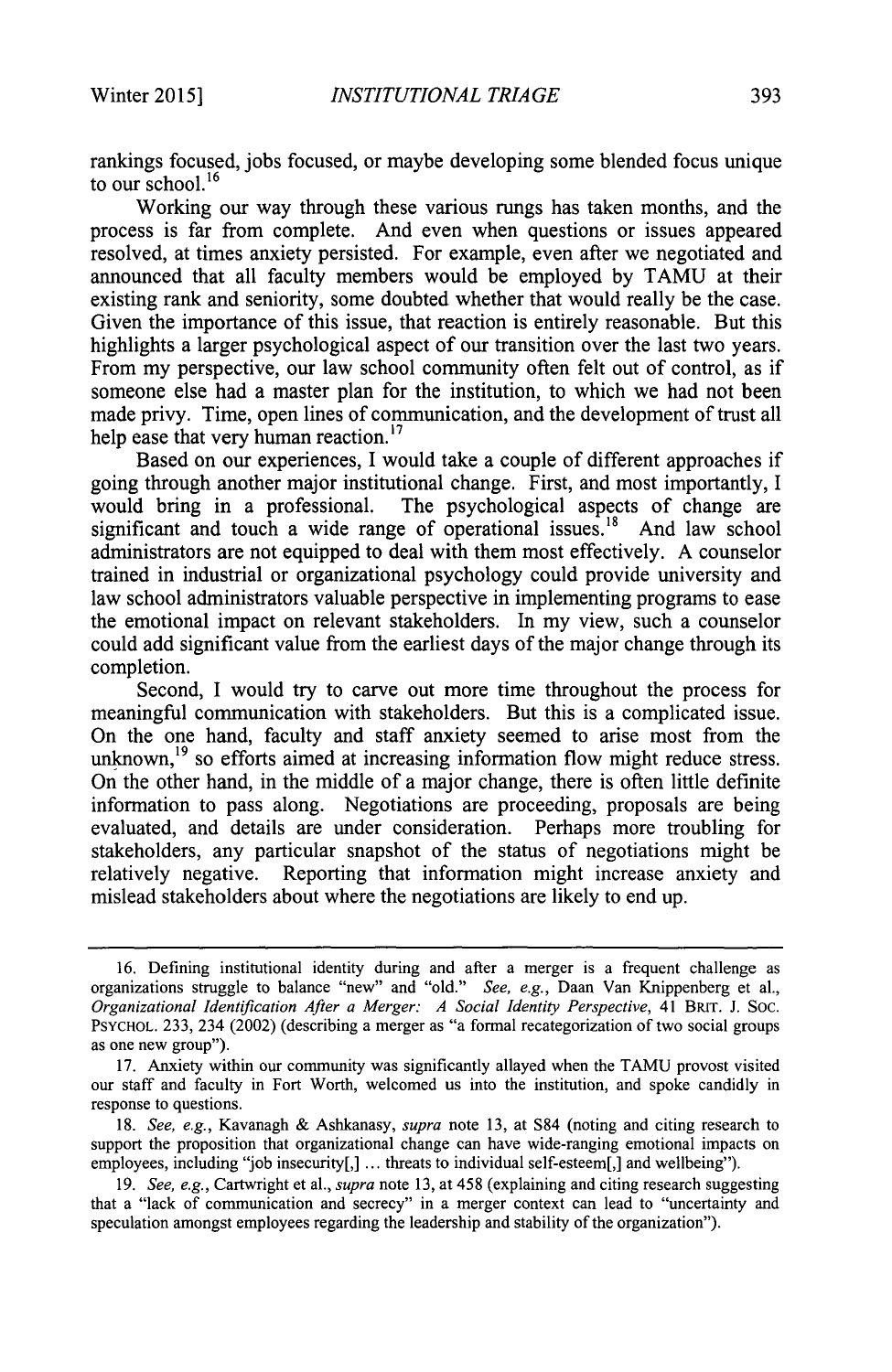As a compromise in this area, **I** would consider implementing more opportunities for faculty and staff to informally gather, ask questions, and express their feelings. These would be sessions focused more on facilitating dialogue and increasing camaraderie, rather than delivering information to stakeholders. We held a number of similar informal sessions over lunch during the summer of **2013** as our closing date approached and anxieties were high. Many faculty members who were in town attended those lunches and seemed to find them at least somewhat reassuring and valuable.

#### *B. , Keep the ABA in the Loop*

Although there were other regulatory hurdles to cross before the **TWU-TAMU** deal could be finalized, as discussed above, we knew that **ABA** acquiescence would be critical. It was imperative to all of us that our accreditation continue uninterrupted as we transitioned ownership. As a result, very soon after digesting the news of our likely acquisition, senior **TWU** law school and university administrators reached out to the **ABA** Section of Legal Education and Admissions to the Bar ("Section").

We formally notified Section leadership about the negotiations and discussed the timing of our application that would seek **ABA** acquiescence. Over the course of the next 12 months, we continued to keep Section leadership updated on the status of our negotiations and our plans. And given the relatively unique nature of our proposed transition, **ABA** staff was helpful in providing input on timelines, interpretations of relevant **ABA** standards, and the experience of other schools that had become public. In particular, both Barry Currier (now managing director of accreditation and legal education) and Scott Norberg (now returned to full-time law teaching but who then served as deputy consultant), were extraordinarily patient and helpful as we worked our way through the relevant **ABA** rules and procedures.

**If** your institution faces a potential major change under **ABA** standards, **I** recommend the obvious: Notify the **ABA** early and remain in close contact. Although the decision on whether to acquiesce in a proposed major change is made **by** the Council of the Section on Legal Education and Admissions to the Bar after recommendation **by** the Accreditation Committee, staff of the Section will undoubtedly provide useful and helpful insights throughout the process.

#### *C. Retain Expert Consultants*

During the **2012-2013** school year, we were aided **by** the expert advice of two consultants, James P. White and Joseph Richard Hurt. Professors White and Hurt are both veteran and respected law professors with extensive experience in law school accreditation matters.<sup>20</sup> From my perspective, our consultants were especially helpful with several key tasks.

<sup>20.</sup> Professor White, who is currently on the faculty at Indiana University's Robert H. McKinney School of Law, served as the **ABA** consultant on legal education for **26** years. He is now consultant emeritus. His contributions to legal education and the accreditation of law schools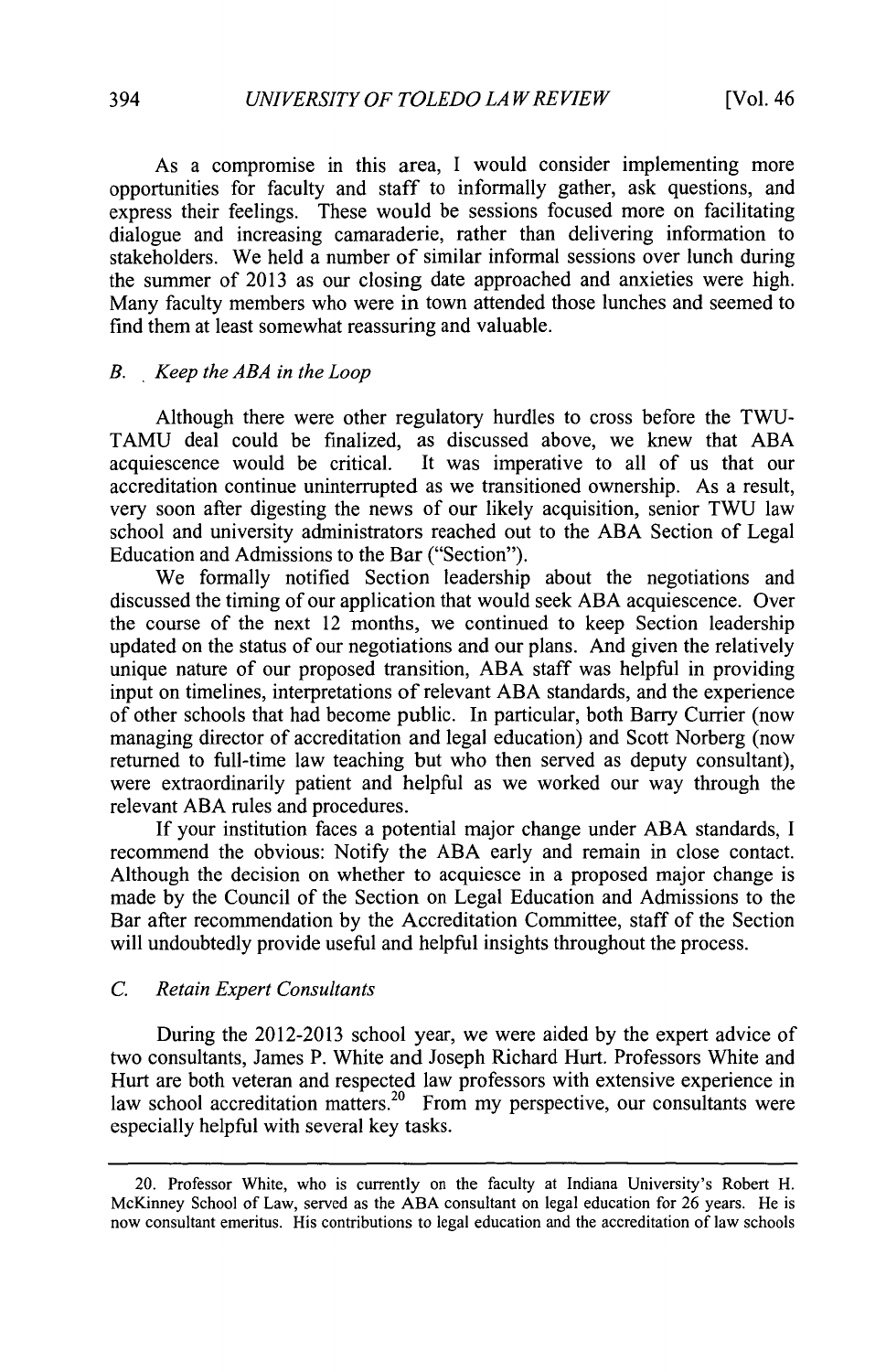First, they provided valuable guidance to the law school during the early stages of our negotiations with TAMU. During that time, we discussed with **TAMU** leadership a number of key areas, such as faculty status and financial arrangements. As we engaged in those discussions, Professors White and Hurt operated behind the scenes, giving input to us based on their extensive experience with **ABA** standards. In addition to discussing strategy and various substantive issues with us, Professors White and Hurt reviewed and provided suggestions on drafts of our **ABA** application.

Second, once we moved to the stage of appearing before the Accreditation Committee and the Council in the summer of **2013,** our consultants helped us organize our presentations and prepare for questions. Although probably not absolutely necessary, our consultants also accompanied us to the Accreditation Committee meeting that considered our application.

Third, and perhaps most importantly for our transition, Professors White and Hurt communicated directly to senior **TAMU** leadership at various points during the **2012-2013** academic year. Although **TAMU** leadership was quickly getting up to speed on legal education, **ABA** standards, and the application and **job** markets, **TAMU** had never operated a law school. To help fill the knowledge gap, Professors White and Hurt provided their objective opinions to **TAMU** about diverse law school operations and accreditation issues. They were able to share with **TAMU** not just the **ABA** standards and interpretations, but how they have been applied in the case of prior major changes at other schools. In addition to discussing issues **by** phone with **TAMU,** Professors White and Hurt attended meetings where senior leadership from both universities and the law school were present. In those sessions, they helped guide discussions and bring all of us back to the central issues that would be of concern to the **ABA.**

Given all of the hectic work that both universities were engaged in during this time, the regular input and assistance of seasoned consultants was invaluable. They served as expert herders, calming us, providing perspective and historical context, sharing insights into trends in legal education, and maintaining our collective focus on the topics that were truly important. **I** would not consider going through a major institutional change without similarly experienced and wise counsel.

have been extensive, as commemorated **by** special resolutions passed **by** the Association **of** American Law Schools, the Law School Admission Council, the **ABA** Central and Eastern European Law Initiative, and the **ABA** Board of Governors. *See James Patrick White,* **ROBERT** H. McKINNEY **SCH.** L., http://mckinneylaw.iu.edu/faculty-staff/profile.cfmi?Id=50 (last visited June **11, 2015).**

Professor Hurt has served as dean of three law schools and has been on the faculty of six. In addition to his work at various law schools, Professor Hurt served as deputy consultant on legal education for the **ABA.** The knowledge and experience he gained in that role helped him lead two law schools through the full **ABA** accreditation process as dean. He has also consulted with a number of other law schools dealing with **ABA** accreditation or compliance issues. *See Joseph Richard Hurt,* **FLA.** A&M **U.,** http://law.famu.edu/faculty/joseph-richard-hurt/ (last visited June **11, 2015).**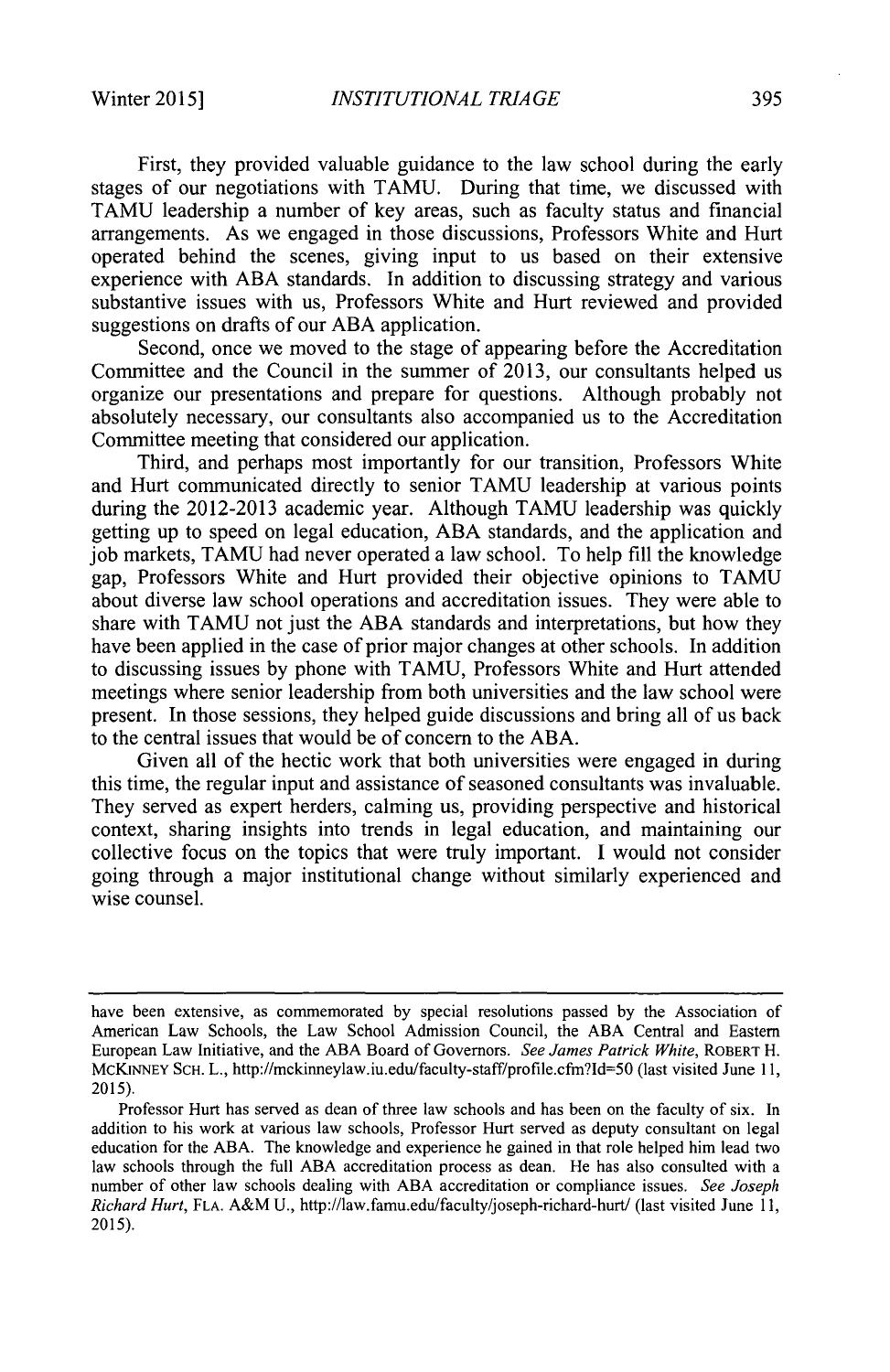#### *D. Carefully Set Goals Focused on Survival and Strong Future Relationships*

As we moved towards and through our acquisition, we tried to simplify our goals as a law school. In addition to continuing operations, we wanted to shift as smoothly as possible into our new ownership. That meant making sure that all of our pressing employment, IT, and budget issues were addressed and resolved.

In addition, my goal was also to lay as strong a foundation as possible with our new university, even as we were in the middle of our transition.<sup>21</sup> That required quite a bit of travel from Fort Worth to College Station to meet with senior university administrators and other deans about issues such as future collaborations between the law school and other colleges at **TAMU,** university money that might be available to help support our operations, the metrics **by** which law school success would be measured in the future, and possible areas of programmatic development for the law school. Those meetings also gave me an opportunity to convey to senior **TAMU** leadership our law school's culture, values, and history, which **I** hope led to more thoughtful discussions later about various integration issues.<sup>22</sup> For example, our law school began operations as a part-time evening program. Some of our most loyal alumni were part-time students, and a number of our senior faculty taught in that initial program. As a result, it was important to make sure that the needs of our part-time students were met in our transition. Overall, **I** thought it was critical to develop effective relationships with our colleagues in the broader university.

Institutional change brings opportunity, and our transition triggered quite a bit of internal discussion about our future direction as a law school. But given everything else that we were working through, strategic planning at the same time would have been unwise. There were too many unresolved issues, including ones related to resources. And our various stakeholder groups probably would not have had the emotional capacity or energy to work through questions about institutional identity and strategic direction for the future. Instead, faculty and staff time was best spent making sure that our transition in ownership was as successful as possible.

#### *E. Hire or Appoint a Project Manager*

**I** expected going into this process that our acquisition would be complicated, but **I** underestimated its complexity **by** a long shot. Being acquired (or, **I** would expect, merging, consolidating, downsizing, or closing) involves countless diverse tasks, most of which are comprised of many subtasks, requiring the input of various internal and external experts, and needing to be completed in a particular order and on a specific timeline. There also needs to be careful

*<sup>21.</sup> See* Drowley et al., *supra* note **13,** at 210 (emphasizing the value of strong personal relationships between leaders of the various parties as helping to facilitate the merger process).

<sup>22.</sup> The question of how merger affects the sociocultural dimension of an organization has received relatively little research attention. *See, e.g.,* Kay Harman, *Merging Divergent Campus Cultures into Coherent Educational Communities: Challenges for Higher Education Leaders, 44* **HIGHER EDUC. 91, 92** (2002); Locke, *supra* note **13,** at **99.**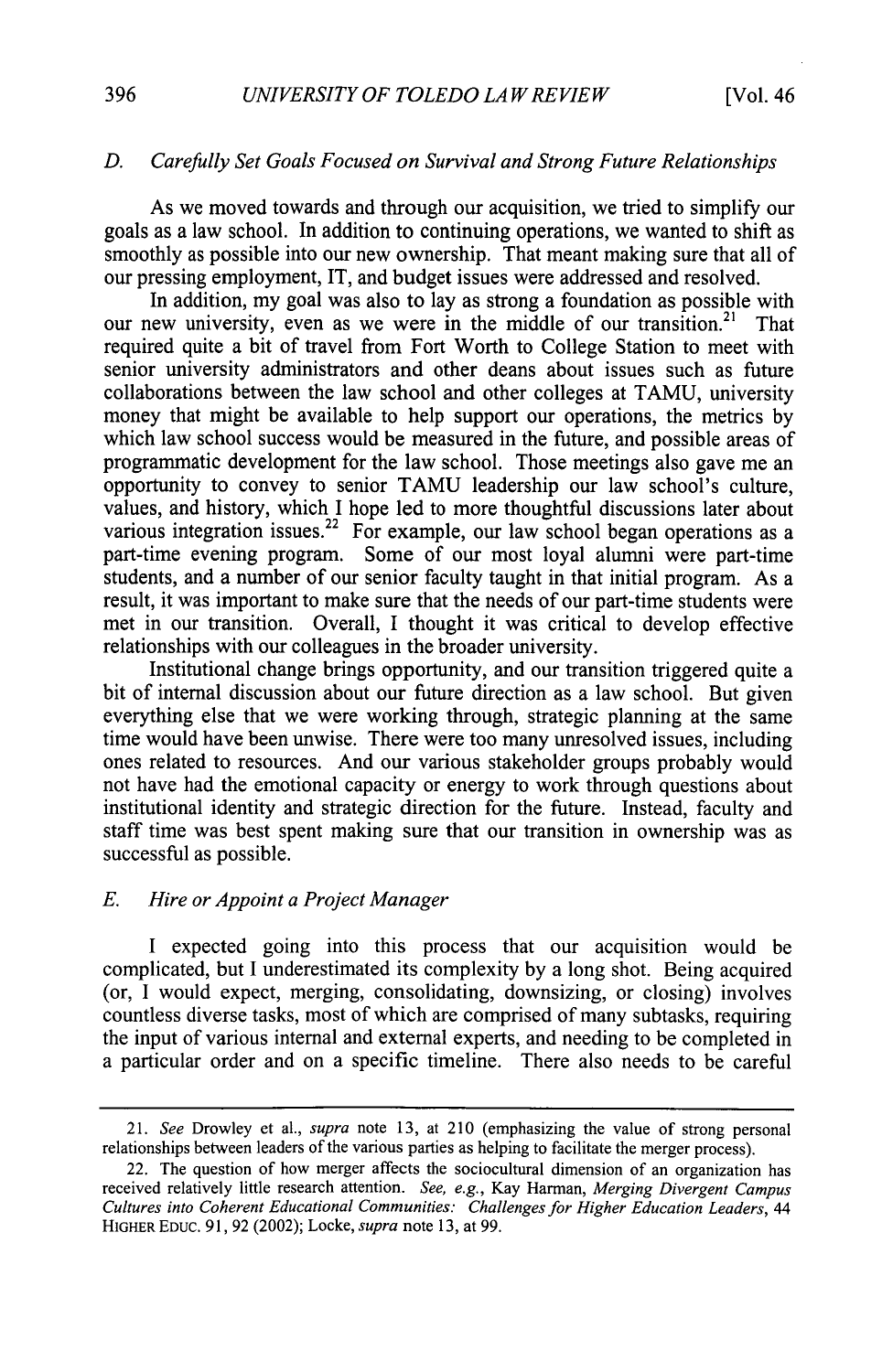organization and communication with a number of regulatory bodies before many of the practical details of the transition are planned and implemented. In short, a major change needs to be carefully managed-ideally **by** a dedicated project manager.

One example illustrates how complex an apparently simple issue can be. We needed to make sure that, on our first day operating as **TAMU** School of Law, our registrar's office would be able to access all student academic data. This was especially important because we transitioned ownership less than one week before classes began. As a result, at the time of closing, students had already returned to campus and were making the usual requests about adding and dropping classes, changing divisions, and clarifying rankings. We faced several challenges on this front.

First, **TWU** and **TAMU** had somewhat conflicting motivations at that time. **TWU** controlled the data as long as the law school was owned and operated **by TWU,** and that university voiced reasonable concerns about protecting its students' privacy. In particular, TWU administrators knew that the deal could always fall apart before closing. From TAMU's perspective, it wanted law student academic data as early as possible so it could migrate that information into its databases and undertake a quality control check. The question of exactly when, and in what form, **TWU** could transfer student data to **TAMU** took considerable time, research, and negotiation.

Second, the two universities used different databases to house their students' academic information. So, an additional layer of concern was exactly how to code law student data in a way that would allow for manageable migration into **TAMU** systems. Without actual law student data to test this entire process, we faced serious questions about whether all the information transfers could be accomplished effectively and in a timely manner.

Third, TWU and **TAMU** used slightly different grading scales, and the databases each university used tracked those scales. In particular, **TAMU** does not generally award grades with plusses or minuses. This raised concerns about **(1)** whether we would be able to award plusses and minuses going forward (which triggered the question of whether and, if so, how we would integrate our academic standards into those of the broader university) and (2) whether grades with plusses and minuses that we had awarded in the past would carry forward into the new database, be calculated in our students' grade point averages, and be viewable on official and unofficial transcripts.

So, the "simple" issue of student data ended up raising thorny questions about privacy, dueling academic standards, technical compatibility of the two universities' databases, what information transcripts would contain, and even whether the **TAMU** system could receive and process grades calculated on a different scale.

For various reasons, we did not employ a formal project manager in our transition. Instead, that work fell on a few senior staff of the two universities and the law school who identified issues that needed to **be** resolved and then worked on them. For the most part, I think we did an effective **job.** But we were neither as organized nor as efficient as we could have been, mostly because all of us informally wearing the project manager hat were busy undertaking other work to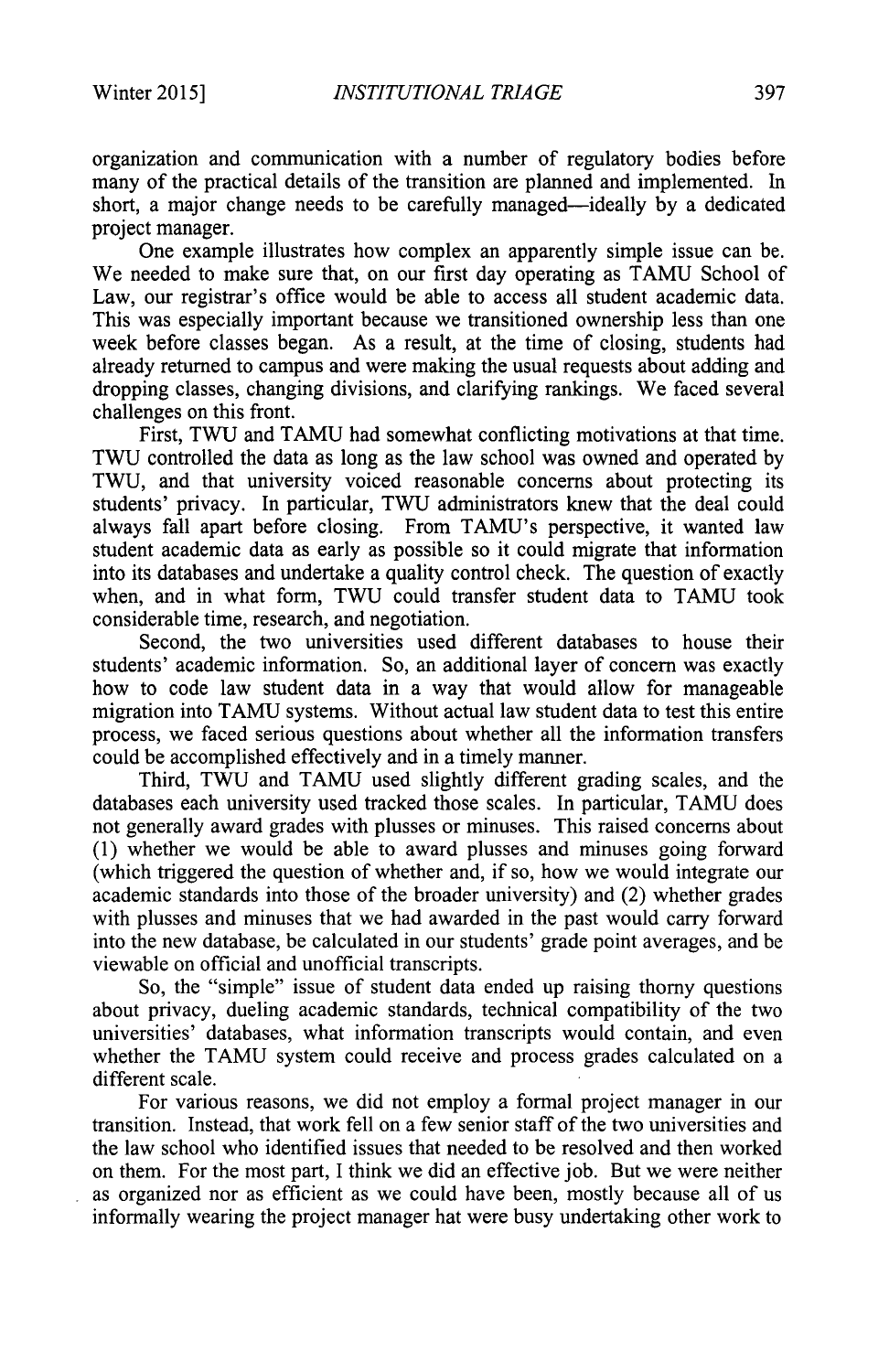make the transition successful. **Of** course, for all of us, our transition-related work came in addition to the usual day-to-day demands of running a law school.

So, for example, when we were initially told that the **TAMU** student database might not be able to accept prior **TWU** plus/minus grades or support the awarding of those grades (and the resulting grade point average calculations) going forward, **I** met with IT staff in College Station to discuss this matter. They had no experience working with law schools, and **I** did not have any formal IT training. But together we were able to work through enough technical details to find a database solution. Armed with the knowledge that it would be *possible to* display plus/minus grading in the **TAMU** system, we began working on the policy/academic standard angle of whether we would be *allowed* to use an alternative grading system at the law school.<sup>23</sup> We, along with other professional schools at **TAMU,** were ultimately successful in gaining approval from the university to implement grading scales that were consistent with peer institutions. For the law school, that meant a continuation of plus/minus grading.

**A** dedicated project manager would have made this particular issue, as well as the broader transition process, significantly smoother, more efficient, and less stressful. **A** project manager could establish a clear timeline for all of the necessary tasks, recognizing that regulatory approvals and acquiescence would need to come before most of the other work. Then the remaining tasks, large and small, would be planned using teams of employees with the necessary skills and expertise.<sup>24</sup> To be most effective, the project manager should have the authority to assign and reprioritize work, as well as enforce timelines and quality control expectations. Using a project manager would allow senior leadership of the school to focus on the substantive work of getting the major change accomplished.

#### *F. Be a Realistic Optimist*

An institution's leadership team plays a significant role in how faculty and staff react to a major change.<sup>25</sup> Sometimes there is purely "good" news to report, and sometimes the news is "bad." But usually it falls somewhere in between. In delivering that in-between news, either formally or informally, the school's administration has many choices, including what tone to set.

This is an intensely personal decision, and it will be impacted **by** a number of factors that are unique to the particular situation and people involved. For me

**<sup>23.</sup>** While we worked through normal channels to get these changes implemented, we also explained to our university colleagues that there could be accreditation implications if the law school lost control over its grading policies and practices.

<sup>24.</sup> **A** project manager would also be able to help balance the need to have a small, flexible management team (which helps expedite the negotiation process) with the need to have widespread buy-in from the organization at implementation. *See* Drowley et al., *supra* note **13,** at **209-10.**

*<sup>25.</sup> See, e.g.,* Kavanagh **&** Ashkanasy, *supra* note **13,** at **S82** (discussing and citing literature suggesting that an institution's reaction to change is "shaped substantially **by** the behaviors of the leader"); Locke, *supra* note **13,** at **91** (emphasizing that the importance of the leadership's vision after the merger may result in "positive pull" factors that often take over from the "negative push" factors that can lead to merger).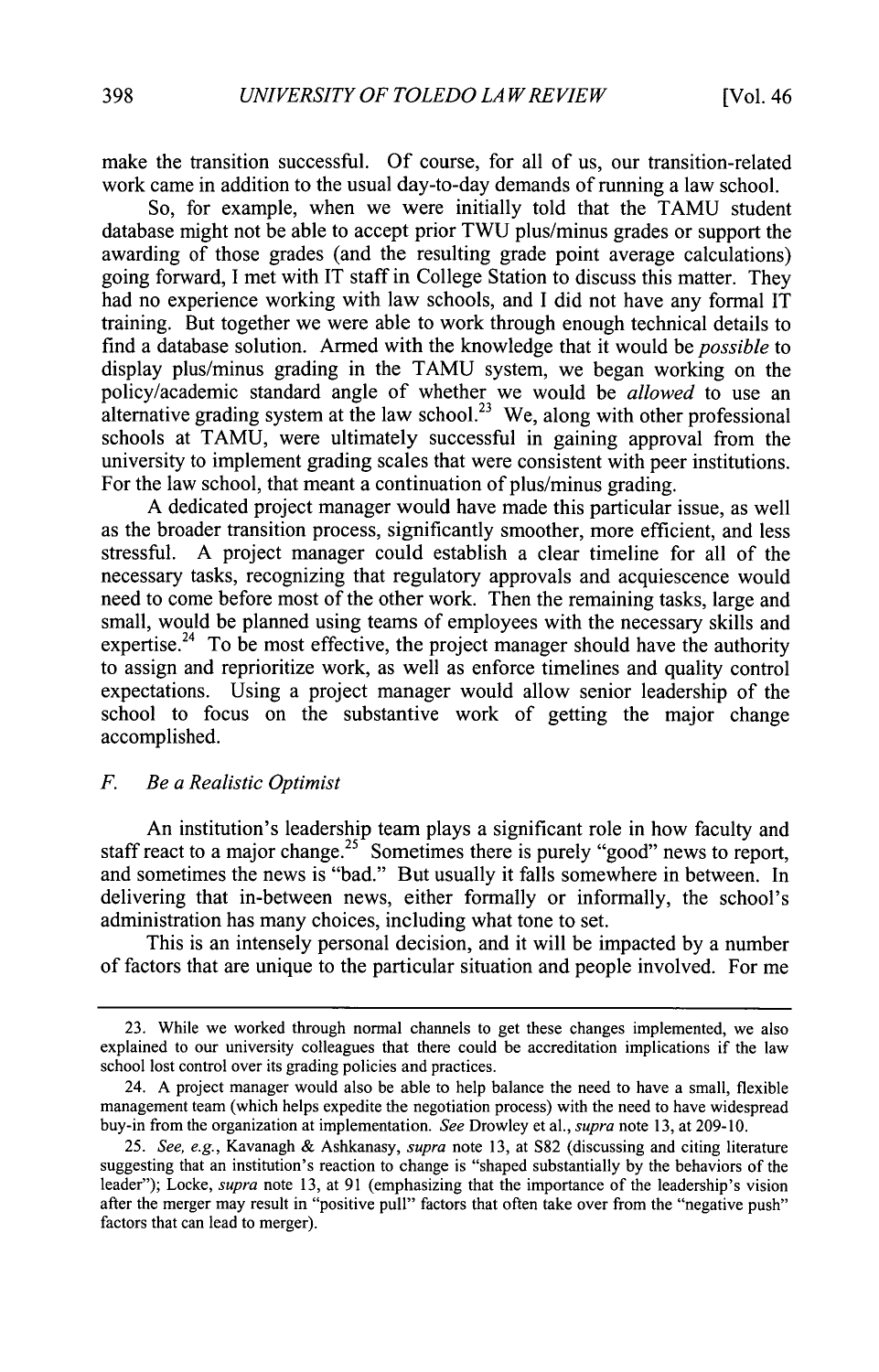and those **I** worked with, a general attitude of cautious optimism seemed to be the best approach. Where possible, **I** stressed with my colleagues the potential benefits of our transition, as well as any good news we could share about the status of negotiations and our future operations. **I** usually chose not to share the daily back-and-forth of negotiations or minor concerns that **I** thought would likely fade from importance. **I** hoped this approach would lay the strongest foundation possible for a positive, constructive, long-term relationship between the law school and the broader university.

Taking that approach did not mean lying. When the news about an important topic was not good, **I** shared that honestly with our faculty and staff. In those instances, I wanted them to know what we had done to work for a different outcome and why we had not prevailed. But **I** also tried to couch that news in the broader context, which was usually positive for the institution.<sup>26</sup>

Adopting a negative or defensive attitude about our transition might have been easier at times, but it also would have been corrosive to the institution. In reality, our administration had the opportunity to influence the course of our transition **by** educating **TAMU** about law school operations and **ABA** standards, articulating how acquisition of the law school could benefit the larger institution, and working hard to make the change in ownership successful. And in truth, none of us knew (or knows) exactly how the transition would (or will) work out in the long run. Wasting time and energy on negativity, especially in the face of such uncertainty, would not have been productive.<sup>27</sup> In fact, that approach would have fostered broader institutional anxiety, as faculty and staff looked to law school leadership for cues on how to approach uncertainty.

#### **CONCLUSION**

Over the past two years, we have navigated an enormous institutional change. Looking back on that experience in triage, several reflections stand out as especially important to me and possibly useful for other schools approaching their own transitions. First, outside experts could bring significant value to the process, making the overall effort more efficient and relieving stress on the institution. Professionals with experience in organizational psychology and project management would be especially valuable. Second, communication both within the law school and with outside constituencies is critical, but it presents a number of challenges that need to be carefully considered. In our case, effective communication with our new central university flowed from strong relationships built during the early stages of the process. As a consequence, time spent

**<sup>26.</sup>** Social science researchers stress the importance of merger communications processes and regular consultation with employees at all levels. *See, e.g.,* Cartwright et al., *supra* note **13,** at 474. In particular, it is valuable to regularly emphasize the "potential benefits of the merger, both at the individual and organizational level." *Id.*

**<sup>27.</sup>** In some ways, this approach tracks the Zen Buddhist concept of *shoshin,* or beginner's mind: clearing away preconceptions and remaining neutral and open to possibilities. In Shunryu Suzuki's classic formulation, "In the beginner's mind there are many possibilities, in the expert's mind there are few." **SHUNRYU SuzuKI, ZEN MIND, BEGINNER'S MIND** 21 **(1970).**